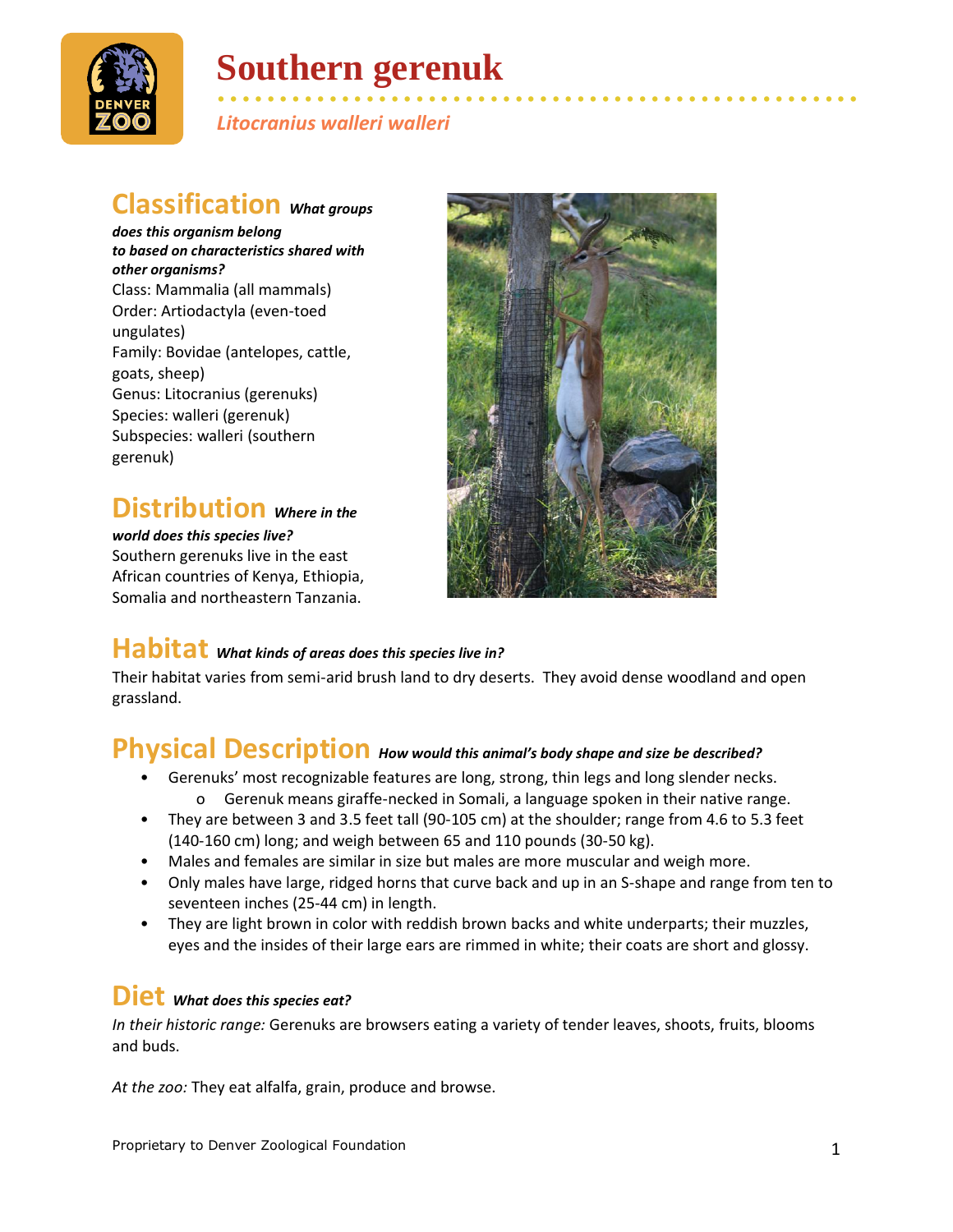

# **Southern gerenuk**

• • • • • • • • • • • • • • • • • • • • • • • • • • • • • • • • • • • • • • • • • • • • • • • • • • • • *Litocranius walleri walleri*

## **Predators** *What eats this species?*

All of the African savanna carnivores including, lions, cheetahs, hyenas and wild dogs hunt gerenuks. They have been hunted for food by humans.

#### **Social Organization** *How does this animal interact with others of its species?*

Gerenuks live in small groups of ten or fewer individuals, usually made up of females and their young or sub-adult males. Adult males are solitary except during mating. They establish territories that they mark with gland secretions and urine. They appear to defend their territories only from young males. Other dominant males and females with offspring roam freely throughout the marked areas.

## **Life Cycle** *How does this species mate, raise young, grow and develop?*

Gerenuks breed year round. Males are polygynous, mating with multiple females. Like many antelope species, male gerenuks gauge the readiness of females to mate by sniffing their urine. Once a female is ready to mate, the male marks her with secretions from scent glands beneath his eyes and follows her closely, kicking her repeatedly before mating. Following a gestation period of about seven months, females give birth to one calf; twins are rare. Newborns are able to walk within minutes after birth, but stay hidden in foliage for the first several weeks while their mother forages. They begin eating tender leaves when only a few weeks old but continue to nurse for many months. Females are weaned at about one year old, males at about eighteen months. They reach sexual maturity at approximately their weaning age. Lifespan in their historic range is ten to twelve years. In human care, they live slightly longer.

## **Adaptations** *What physical and behavioral characteristics enable this animal to survive and thrive?*

- Several traits enable southern gerenuks to **reach foliage** that most other animals cannot access.
	- o Their **strong hind legs** and **specially modified vertebrae** allow them to **stand upright** on two legs, adding to their height.
	- o Their **long necks** make their standing height more than six feet (2 m).
	- o Because they can balance on two legs, they can use **their front legs to reach and pull down branche**s up to eight feet (2.4 m) above ground.
	- o **A pointed snout and long upper lip and tongue** allow them to reach foliage among thorny bushes and trees.
- The **diet** of southern gerenuks fills **virtually all of their water needs**, allowing them to thrive in dry thorn bush or desert habitat.
- They are diurnal, **active during the day,** when predators are easier to spot.
- Their **coloring provides camouflage** allowing them to freeze and hide in bushes, using their long necks to watch predators; hiding behavior is important because they are not fast runners.
- Males use their **heavy horns** to defend their territories against intruding males.